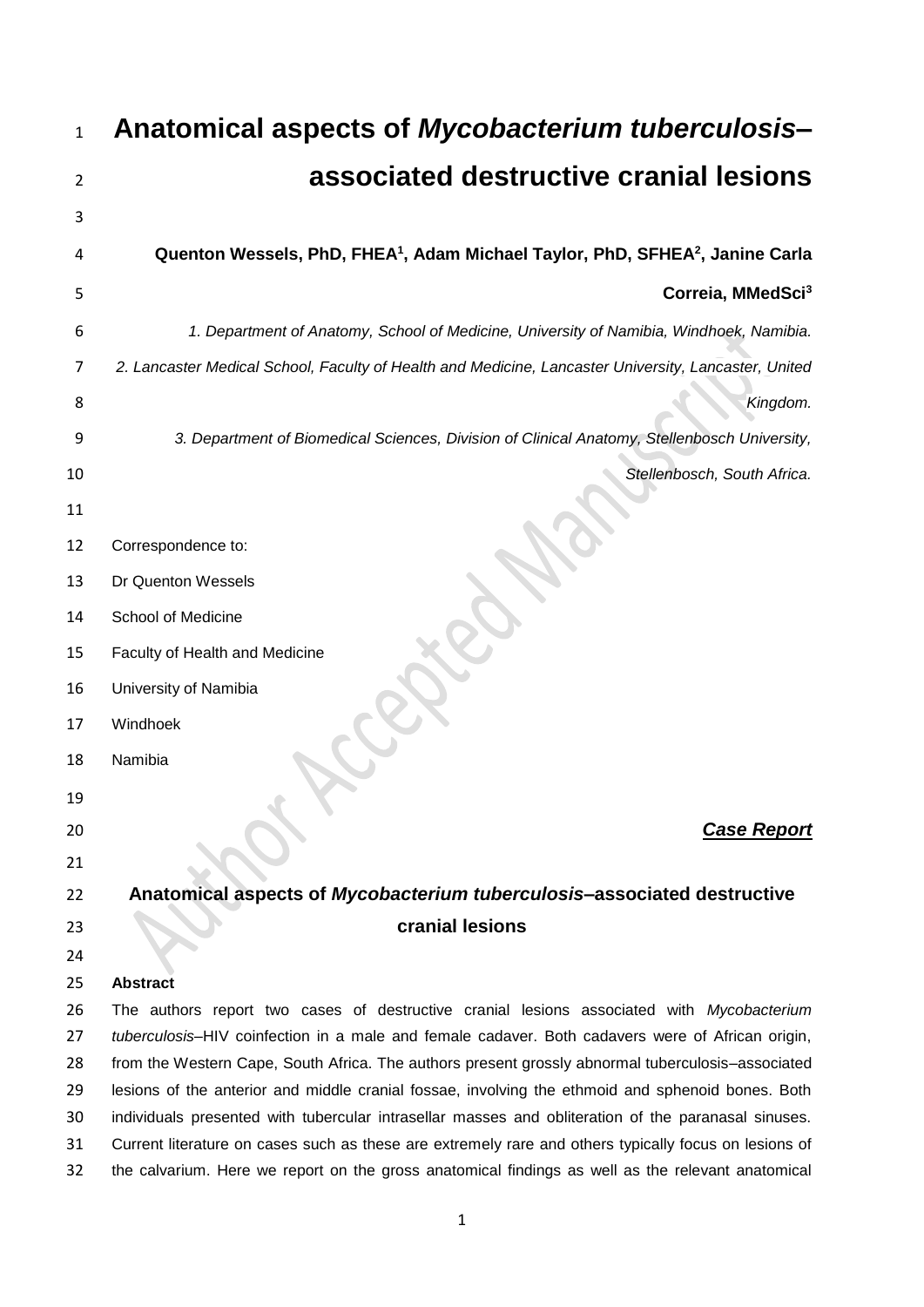aspects of the probable aetiology. Both cases presented here hold interest for medical professionals in Africa and other geographic regions. It further illustrates the importance of understanding the venous drainage of the paranasal sinuses when considering the manifestation and treatment of extrapulmonary TB.

- 
- 

*Key words: Mycobacterium tuberculosis, HIV, coinfection, cranial lesions, paranasal sinuses*

# **Introduction**

 Tuberculosis (TB) and human immunodeficiency virus (HIV) are the two most significant infectious diseases with high mortality rates in developing countries [1]. In 2013, *Mycobacterium tuberculosis* infections in HIV positive individuals affected at least a third of individuals in sub-Saharan Africa alone. South Africa falls within the high-burden list of countries for TB, TB-HIV, and Multi-drug- resistant tuberculosis (MDR-TB) [2,3]. The exact causes of death in some cases of TB-HIV coinfection associated mortality are typically unclear and this emphasises the importance of post-mortem investigations. Such investigations have the potential to elucidate the pathogenesis and further aid the improvement of public-health strategies, improve death certification and assist in clinical education [2]. The skeletal changes associated with TB in modern South African individuals typically involve the vertebral column and ribs. HIV coinfection became more prominent after 1985 [4]. Steyn et al. further continues to state that antibiotic treatment and an increase in patient survival allows more time for the development of lesions [4]. TB-associated lesions of the cranial base are an exception to the rule and more so when considering tubercular intrasellar masses [5]. The two cases presented here, as well as their anatomical considerations, are extremely rare. Both hold value when considering the manifestation and treatment of extrapulmonary TB.

# 

# **CASE REPORTS**

 Two gross abnormalities were discovered during routine dissections of crania of formalin-embalmed adult cadavers. Both individuals, according to their death certificates, purportedly died of *Mycobacterium tuberculosis*–HIV coinfection. Prior to maceration, the dura mater within each of the crania were intact and intrasellar masses were found in both, along with extreme ruin of the ethmoid and spheroid bones (Fig. 1A). The skulls were subsequently macerated and prepared for osteological examination. The skull base of the 31-year-old female subject, of African descent, presented with profound TB lesions. In the anterior cranial fossa (Fig. 1A), the ethmoid bone was completely destroyed as well as the jugum of the sphenoid bone. The anterior clinoid processes remained intact. Further abnormalities were seen and included; absence of both orbital plates of the frontal bone and the perpendicular plate of the ethmoid bone. These gross pathological changes resulted in the formation of one continuous cavity with the destruction of the medial portions of the orbital surfaces of the frontal, lacrimal and maxillary bones (Fig. 1A and B). The maxillary sinuses were completely exposed on their medial aspects. The most startling find was the complete destruction of the sella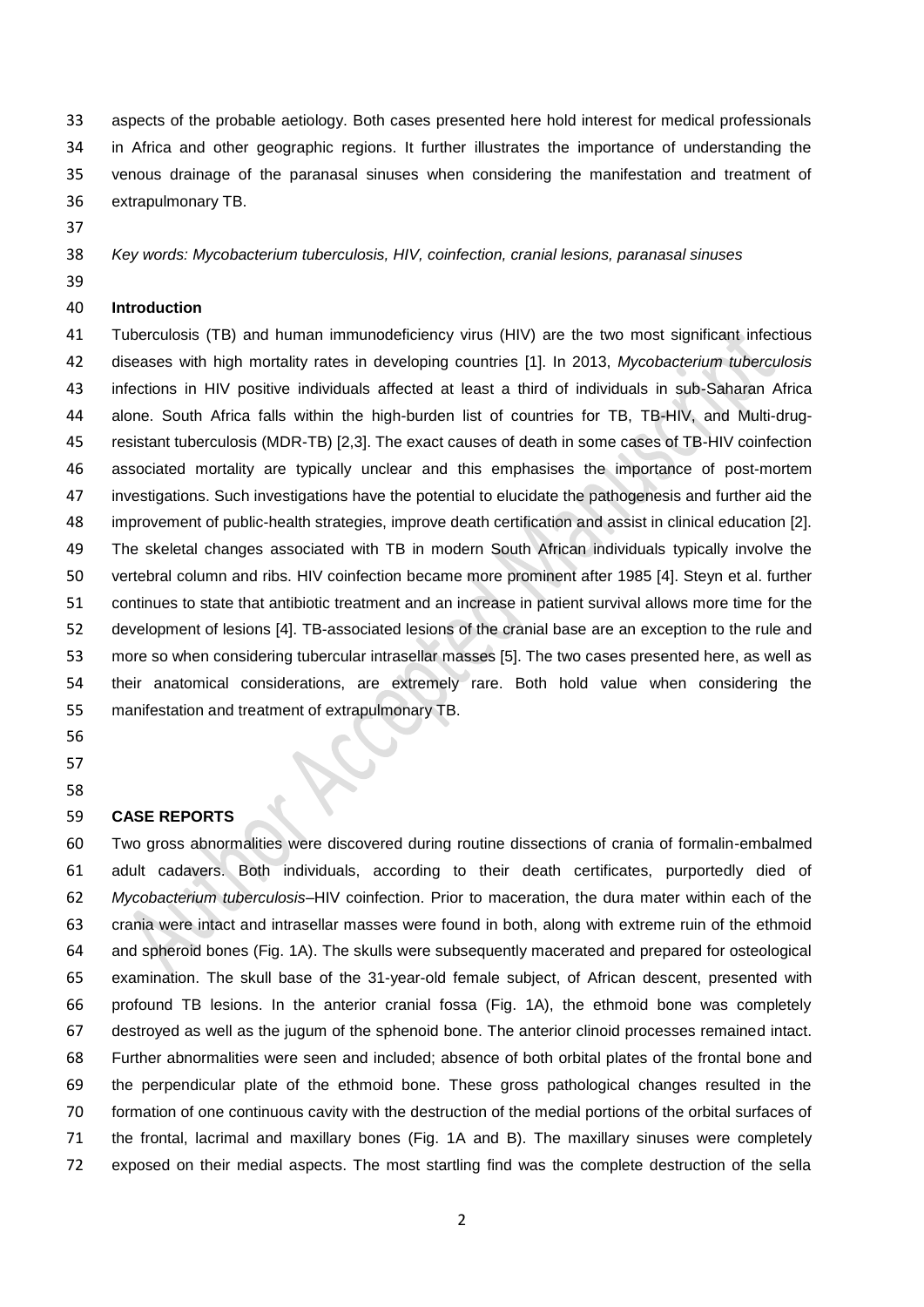turcica in the middle cranial fossa and extended as far as the clivus, just posterior of the sphenoid sinus (Fig. 1A and B). The optic and pterygoid canals were intact, however both orbital roofs presented with cribra orbitalia. Similarly, lesions of the ethmoid and sphenoid bones were observed in the cranial base of the 27-year-old male cranium (also of African descent) (Fig. 1C and D). Some lesions appeared to be more advanced than others with those seen in the paranasal sinuses appearing some of the most significant. The medial and lateral walls of the maxillary sinuses were obliterated. The orbital surfaces of the maxillary bones were nearly completely destroyed as well as the middle and inferior nasal conchae (Fig. 2). In both cases, the complete absence of the ethmoid bones was accompanied by a loss of the olfactory fibres and ethmoidal arteries. Furthermore, the structures entering the sphenopalatine foramen, i.e. sphenopalatine artery and vein, posterior superior lateral nasal nerve and nasopalatine nerves, were absent. A tuberculoma, containing calcifications and caseous necrosis, were present in the sella turcica of both crania.

#### **DISCUSSION**

 *Mycobacterial* bone infections have increased over the past few decades and are related to the global HIV/AIDS epidemics [6,7]. HIV-related TB is most frequently seen in sub-Saharan Africa and the region is known to contribute towards 79% of such cases worldwide. TB remains the most common HIV-related cause of death and matters are made worse due to the emergence of drug-resistant TB during the 1980s [6]. HIV/AIDS rapidly advances the clinical manifestation of TB and is known to drive dormant cases into full-blown TB in immunocompromised individuals [7].

 *Mycobacterial* infections of bones and joints are well documented and cases affecting the ribs and the spine (Pott's disease and tuberculous vertebral osteomyelitis) have been described extensively. The same holds true for elements of the appendicular skeleton and lytic lesions of the calvarium [4,8]. However, tuberculous involvement of paranasal sinuses and infections of the central nervous system (tuberculoma, tuberculous meningitis, and spinal tuberculous arachnoiditis) are extremely rare [5,9]. More recently, a case of tubercular septic cavernous sinus thrombosis (SCST) was reported and believed to have spread from the paranasal sinuses or dental infections to the veins linked to the cavernous sinus. The microbiology of SCST is well documented [10]. The two cases presented here appear to have followed a similar aetiology. We believe both patients presented with tuberculosis of the ethmoid and sphenoid sinuses which subsequently spread to the cavernous sinus and lead to tubercular intrasellar masses. The aetiology can be explained by considering the venous drainage of the paranasal sinuses as outlined below.

 The venous drainage of the maxillary sinuses is either through a single trunk, a continuation of the spheno-palatine vein, or through a series of three venous plexuses. The latter includes the alveolar plexus and anterior and posterior pterygoid plexuses. Of interest is that the posterior pterygoid plexus that is connected to the alveolar plexus and drains into the maxillary and facial veins [11]. The facial vein in turn drains partly into angular and internal jugular veins. It is through the angular vein that infection can spread to the cavernous sinus. The venous drainage of the ethmoidal air cells can reach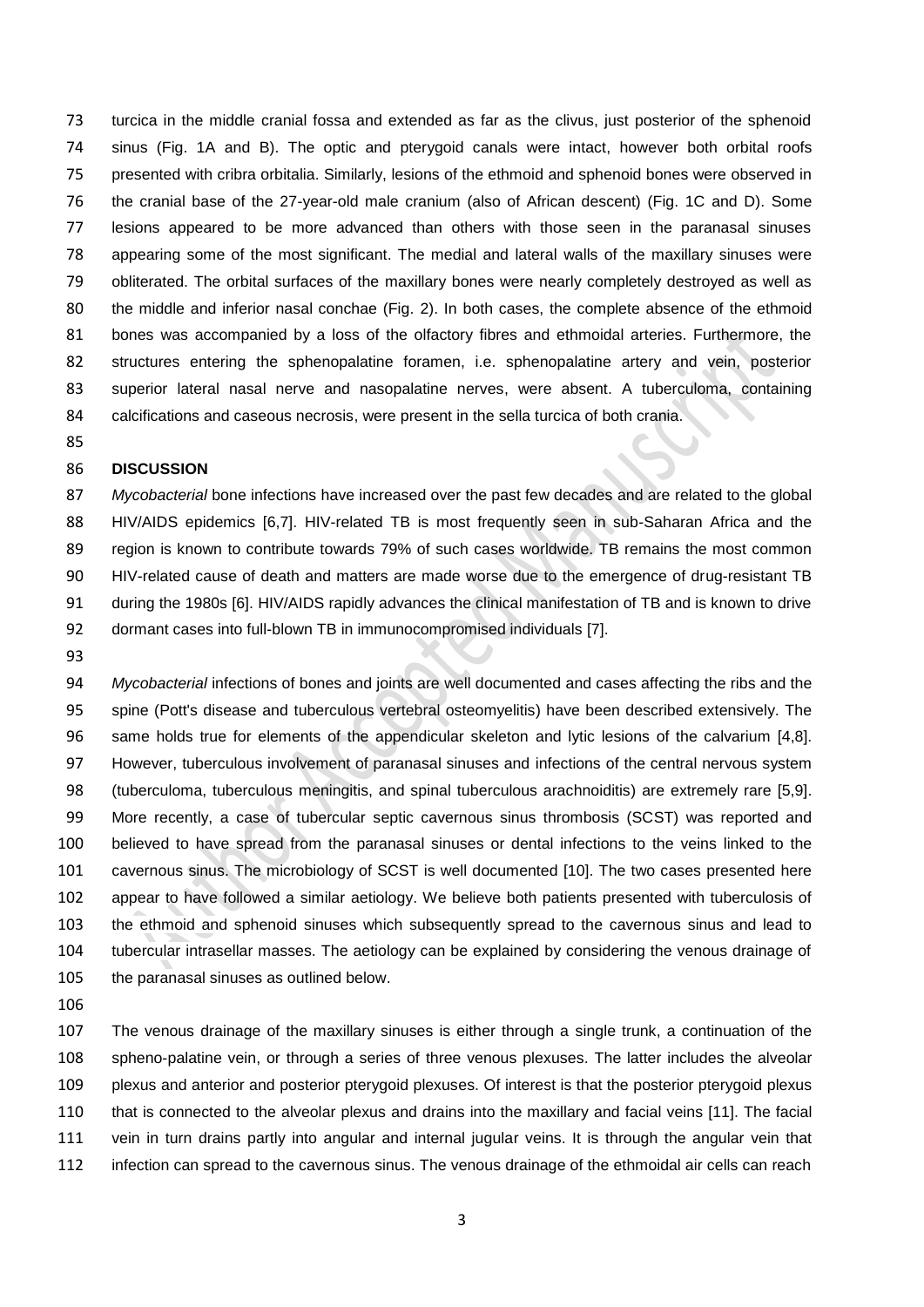the cavernous sinus via the superior ophthalmic vein, which drains into the angular vein, or the pterygoid plexus. The connection of the pterygoid venous plexus with the facial vein is the most likely route of entry to the cavernous sinus. The venae comitantes of the ethmoidal arteries, the ethmoidal veins (both anterior and posterior), drain into superior ophthalmic vein. These routes relate to the venous drainage of the sphenoid sinus, which drains into the posterior ethmoidal vein to the superior ophthalmic vein. In summary, any infection in the paranasal sinuses can reach the cavernous sinus in most instances via the superior ophthalmic vein [11,12].

 Both cases presented here illustrate the importance of understanding the venous drainage of the nasal cavity and paranasal sinuses when considering tuberculous involvement of the paranasal sinuses and infections of the central nervous system. The venous communication between these structures, the facial vein and the cavernous sinus should be considered when assessing patients' extrapulmonary TB. Lastly, our findings also reiterate the importance of post-mortem investigations in

- 126 order to elucidate the cause pathogenesis of TB-HIV coinfections.
- 

## **ETHICAL APPROVAL**

- The cadaveric material was handled and processed in accordance with the Anatomical Donations
- and Post-mortem Ordinance, No. 12 of 1977. No further ethical approval was applicable.
- 

## **REFERENCES**

- 1. Mathers CD, Boerma T, Ma Fat D. Global and regional causes of death. Br Med Bull 2009;92:7-32.
- 2. Burton JL, Underwood J. Clinical, educational, and epidemiological value of autopsy. Lancet 2007;369:1471-80.
- 3. World Health Organization. Global tuberculosis control. WHO Report. Geneva, Switzerland: World 137 Health Organization, viewed 11 November 2018, [http://www.who.int/tb/publications/global\\_report/en/index.html](http://www.who.int/tb/publications/global_report/en/index.html)
- 4. Steyn M, Scholtz Y, Botha D, Pretorius S. The changing face of tuberculosis: Trends in tuberculosis associated skeletal changes. Tuberculosis 2013;93:467-474.
- 5. Majumdar K, Barnard M, Ramachandra S, Berovic M, Powell M. Tuberculosis in the pituitary fossa: a common pathology in an uncommon site. Endocrinol Diabetes Metab Case Rep 2014;2014:140091
- 6. Harries AD. The association between HIV and tuberculosis in the developing world. In: Davies PDO, editor. Clinical tuberculosis. London: Chapman & Hall Medical; 1998. p. 315-345.
- 7. Selwyn PA, Hartel D, Lewis VA. A prospective study of the risk of tuberculosis among intravenous drug users with human immunodeficiency virus infection. New Eng J Med 1989;320:545-550.
- 8. Pigrau-Serrallach C, Rodriguez-Pardo D. Bone and joint tuberculosis. Eur Spine J 2013;22(Suppl. 4):556–566.
- 9. Rai DK, Kumar S, Thakur S. A rare case of tubercular pansinusitis with orbital and intracranial extension. Lung India 2016;33(3):349-351.
- 10. Xia P, Jiao Y. Septic cavernous sinus thrombosis caused by tuberculosis infection. BMJ Case Rep 2014;2014:206209.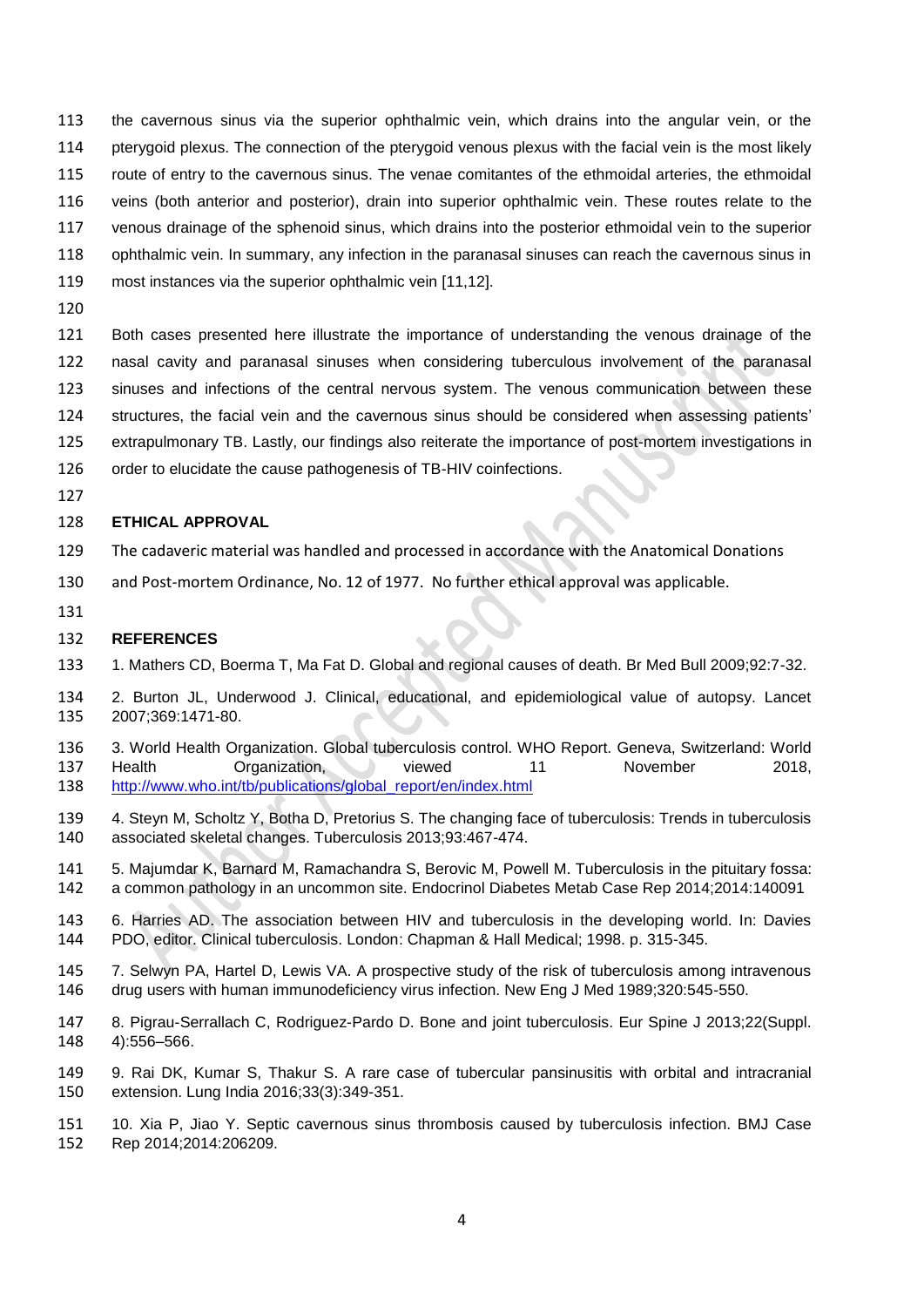- 153 11. Dargaud J, Lamotte C, Dainotti JP, Morin A. Venous drainage and innervation of the maxillary<br>154 sinus. Morphologie 2001;85(270):11-13. sinus. Morphologie 2001;85(270):11-13.
- 12. Zhang J, Stringer MD. Ophthalmic and facial veins are not valveless. Clin Exp Ophthalmol 2010;38(5):502-510.